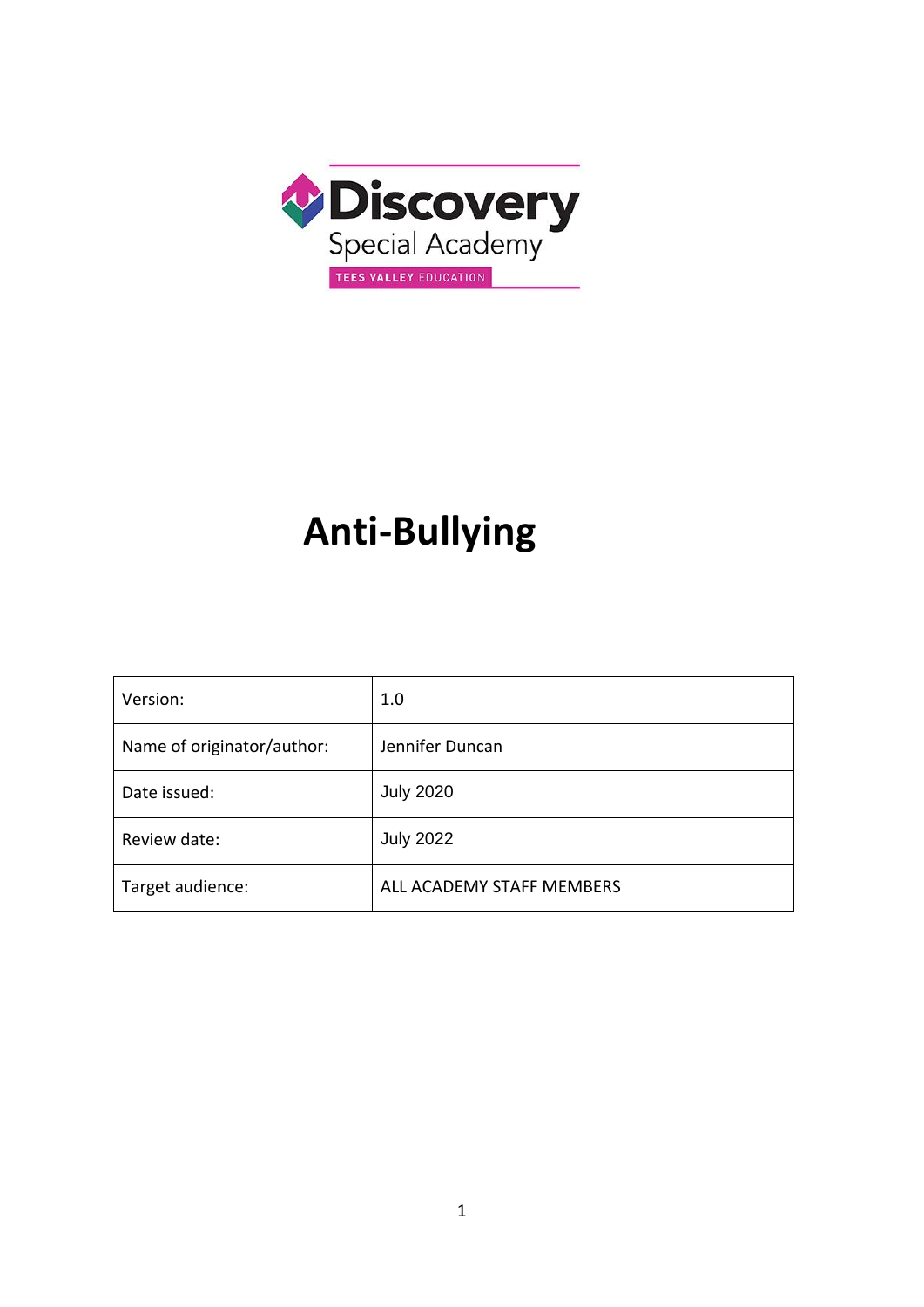At Tees Valley Education Trust, all curriculum policies are developed in close communication with academy and trust stakeholders and support the overall trust policies. All policies are shared between academies to ensure cohesion and continuity while allowing each individual academy to personalise these in order to best support the unique learning journey of their pupils.

The following policy has been written to support the ethos, vision and values of both Discovery Special Academy and Tees Valley Education Trust. As a special school, the policy reflects the unique character of the academy and needs of the pupils while continuing to uphold the overall identity of the Trust.

# **The aims**

Discovery Special Academy is committed to providing a caring, friendly and safe environment for all members of the academy community, so they can work and learn in a relaxed and secure atmosphere. Bullying of any kind is unacceptable at Discovery. If bullying does occur, all members of the community should be able to tell and know that incidents will be dealt with promptly and effectively. Anyone who knows that bullying is happening is expected to tell the staff.

# **The objectives**

- All trustees, teaching and non-teaching staff, pupils and parents have an understanding of what bullying is.
- All trustees and teaching and non-teaching staff know what the academy policy is on bullying and follow it when bullying is reported.
- All pupils and parents should know what the academy policy is on bullying, and what they should do if bullying arises.
- As an academy we take bullying seriously. Pupils and parents should be assured that they will be supported when bullying is reported.
- Bullying will not be tolerated.

#### **What is bullying?**

Bullying is the behaviour by an individual or group, repeated over time, with the intention of hurting another person. Bullying results in pain and distress to the victim.

#### Bullying can be:

- Cyber: being cruel to others by sending or posting harmful material using technological means (e.g. email, chat rooms, forums, message boards, phones, webcams, gaming)
- Emotional: being unfriendly, excluding, intimidating, tormenting (e.g. hiding books, threatening gestures)
- Physical: pushing, kicking, hitting, punching or any use of violence
- Racist: racial taunts, graffiti, gestures
- Sexual: unwanted physical contact or sexually abusive comments
- Homophobic: because of, or focussing on the issue of sexuality
- Verbal: name-calling, sarcasm, spreading rumours, teasing
- Disablist: taunts, gestures, discrimination or prejudice remarks against people who are disabled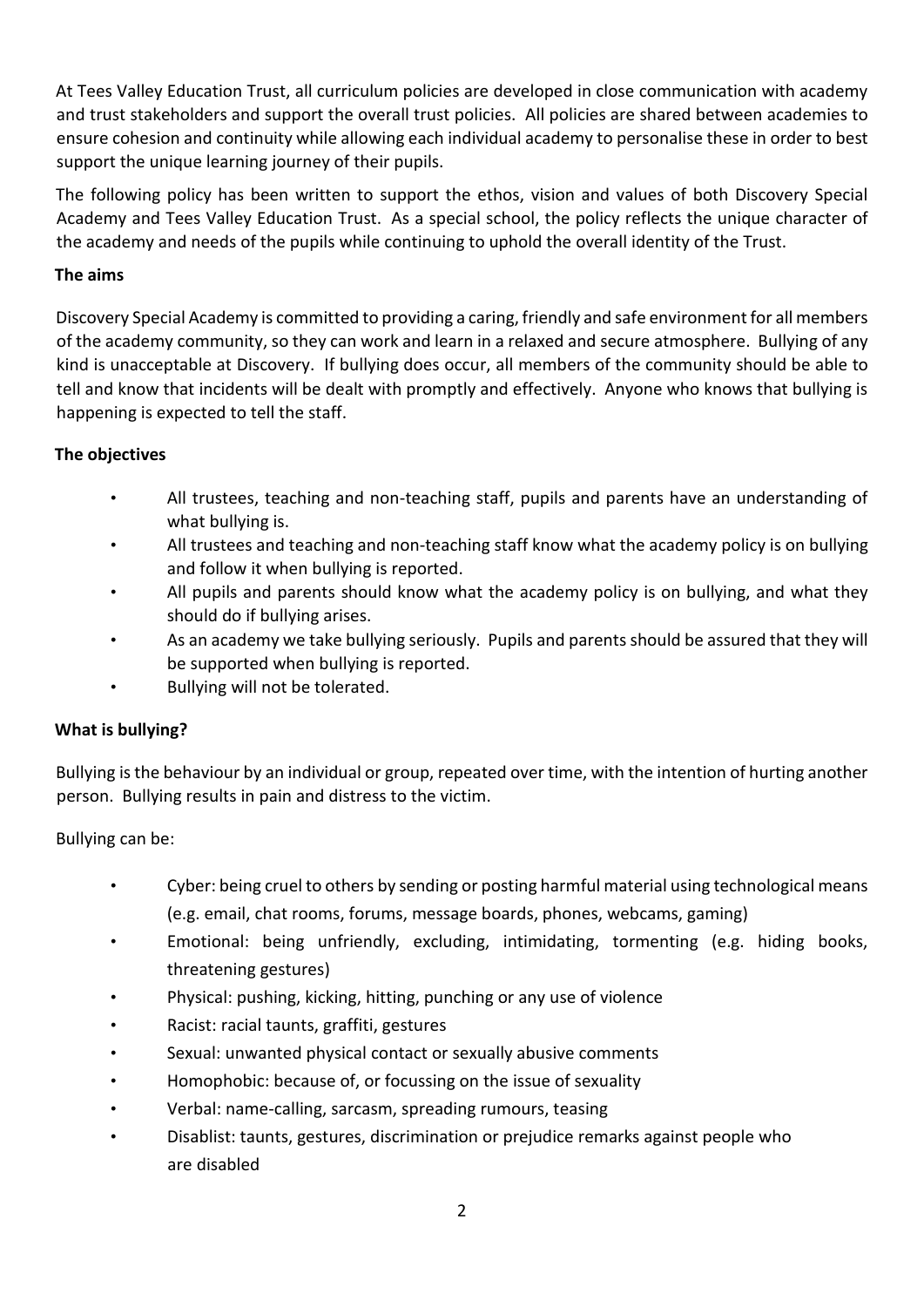# **Why is it important to confront bullying?**

Bullying hurts. No one deserves to be a victim of bullying. Everybody has the right to be treated with respect. Pupils who are bullying need to learn different ways of behaving.

Discovery Special Academy has a responsibility to respond promptly and effectively to issues of bullying.

#### **Signs and symptoms**

A child may indicate by signs or behaviour that he or she is being bullied. Adults should be aware of these possible signs and that they should investigate if a child displays unusual patterns of behaviour.

- doesn't want to go on transport
- begs to be driven to Discovery Special Academy
- changes their usual routine
- is unwilling to go to Academy (Academy phobic)
- becomes withdrawn anxious, or lacking in confidence
- starts stammering
- attempts or threatens suicide or runs away
- cries themselves to sleep at night or has nightmares
- feels ill in the morning
- begins to do poorly in Academy work
- comes home with clothes torn or books damaged
- has possessions go "missing"
- asks for money or starts stealing money (to pay bully)
- has dinner or other monies continually "lost"
- has unexplained cuts or bruises
- becomes aggressive, disruptive or unreasonable
- is bullying other children or siblings
- stops eating
- is frightened to say what's wrong
- gives improbable excuses for any of the above

These signs and behaviours could indicate other problems, but bullying should be considered a possibility and should be investigated.

It is important to note that the nature of their learning needs means that some pupils with complex needs or additional learning needs may not have sufficient understanding or awareness that certain behaviours directed towards others may be undesirable or that they might be construed as bullying. Similarly, some pupils at Discovery, who are the recipients of such behaviours may be unable to express or communicate their aversion to such behaviours or to tell adults. This means that all staff at Discovery have a duty to not only be aware of such behaviours and of any child involved, but also to respond appropriately to instances of bullying behaviours.

#### **Discovery Special Academy procedures**

- Pupils know staff will support them when reporting bullying incidents.
- In cases of bullying, the incidents will be recorded by staff on CPOMS, which is then forwarded to the SLT team.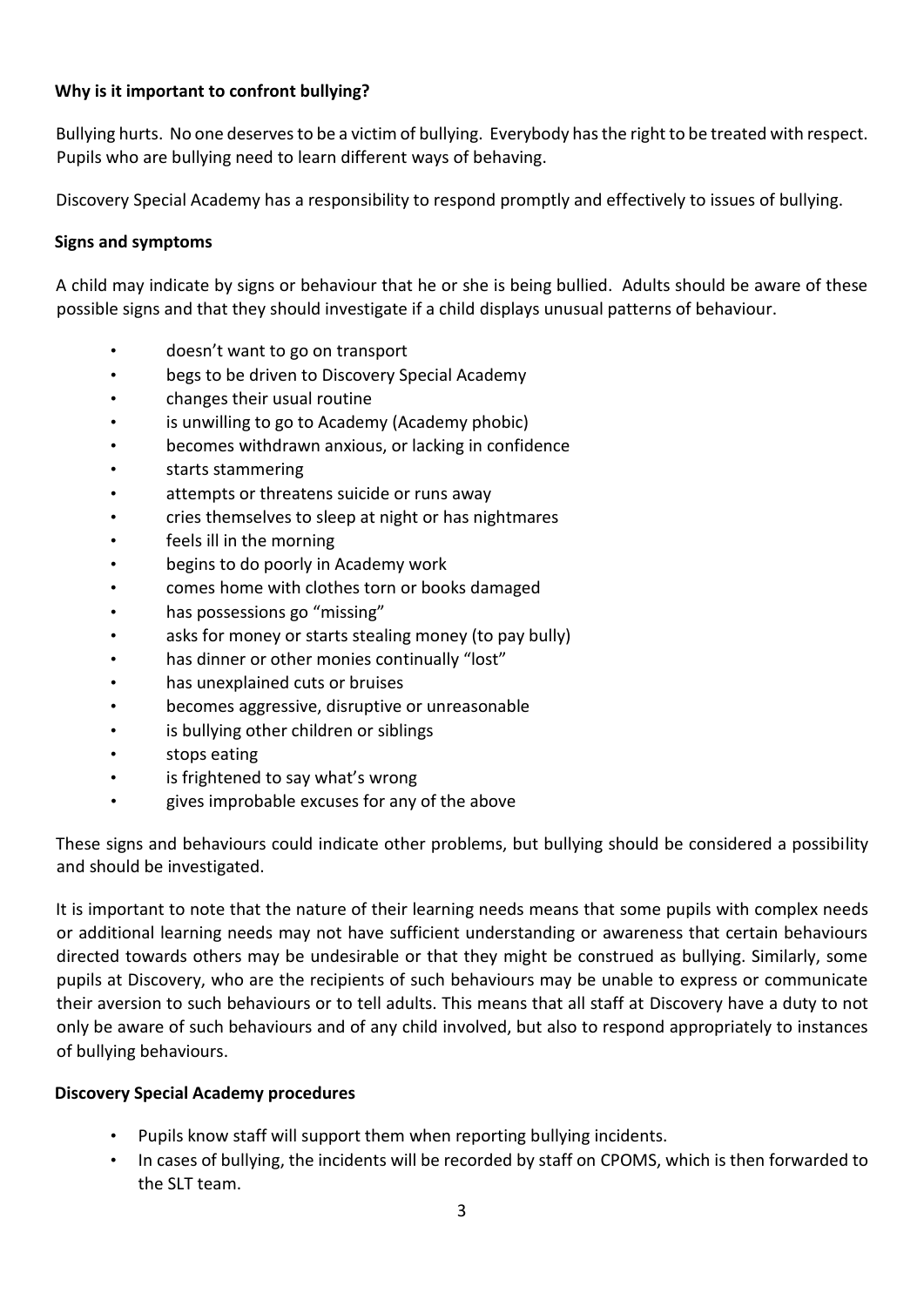- Parents should be informed and will be asked to come in to discuss the problem
- If necessary and appropriate, police will be consulted.
- The bullying behaviour or threats of bullying must be investigated and the bullying stopped quickly.
- The victim will be supported by staff and other pupils (Buddy System).
- An attempt will be made to help the bully (bullies) change their behaviour.

# **Possible outcomes**

- The bully (bullies) may be asked to genuinely apologise. Other consequences may take place.
- In serious cases, suspension or even exclusion will be considered (see behaviour policy)
- If possible, the pupils will be reconciled but no pressure should be placed on the victim of bullying to do this.
- After the incident / incidents have been investigated and dealt with, each case will be monitored to ensure repeated bullying does not take place.

# **Teaching programme, strategies and resources**

Anti-Bullying Education is delivered through the SMSC programme, and assemblies. Teachers use a broad variety of whole class or group teaching and learning strategies. Teachers are aware of the individual learning needs of their children. Teachers pay attention to different learning styles and adapt their inputs appropriately. Devices such as story boards, puppets, circle time and role play are incorporated into teaching and learning.

We use methods for helping children to prevent bullying.

- writing stories or poems or drawing a picture about bullying
- reading stories about bullying or having them read to a class or assembly
- making up role-plays
- having discussions about bullying and why it matters
- Intervention using social stories
- Group therapy
- Behaviour support
- Buddy System

# **Healthy Academy standard**

At Discovery Special Academy we recognise the importance of promoting a healthy academy as an effective vehicle to promote Anti-Bullying. Discovery will look to achieve Healthy School Status and National Healthy Schools Standards.

# **Monitoring and evaluation**

The SLT/SEND, behaviour team and the headteacher are responsible for the overall monitoring of antibullying education. This will include:

-reviewing samples of pupils' work and questionnaires to find out children's views; -teachers making comments on the work and lesson plans;

-feedback from teachers involved in the delivery of the programme; and

-feedback from pupils.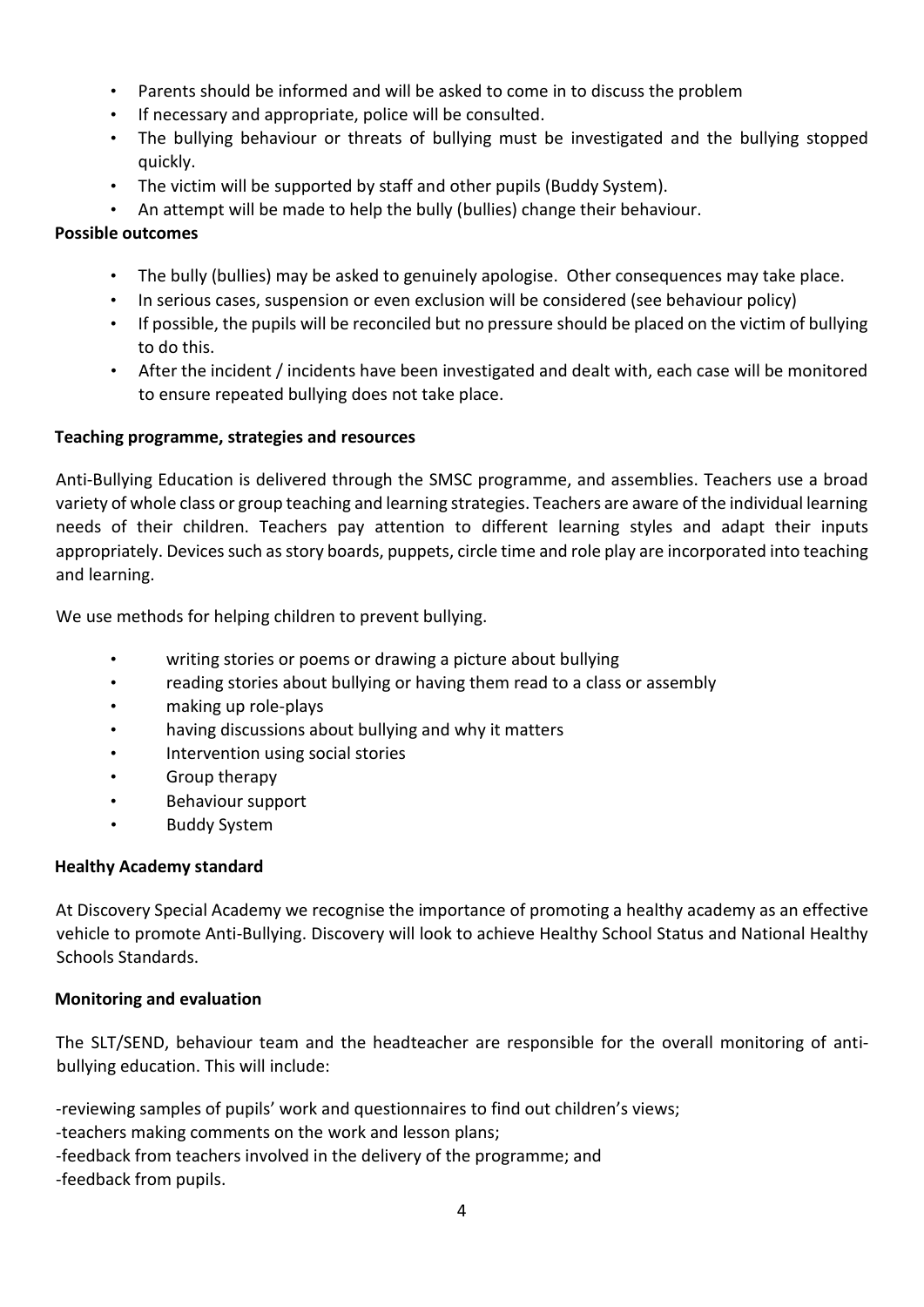The views of pupils and teachers are essential for evaluation of the anti-bullying education programme. Feedback will be gained through discussions and written responses when necessary. Changes, if needed, will be made to the planning and teaching of the programme in light of the evaluation and evidence of best practice.

#### **DFE Guidance**

"Bullying, especially if left unaddressed, can have a devastating effect on individuals. It can be a barrier to their learning and have serious consequences for their mental health. Bullying which takes place at school does not only affect an individual during childhood but can have a lasting effect on their lives well into adulthood." (DfE, 2017).

#### Criminal Law

- Although bullying in itself is not a specific criminal offence in the UK, it is important to bear in mind that some types of harassing or threatening behaviour – or communications – could be a criminal offence, for example under the Protection from Harassment Act 1997, the Malicious Communications Act 1988, the Communications Act 2003, and the Public Order Act 1986.
- If school staff feel that an offence may have been committed they should seek assistance from the police. For example, under the Malicious Communications Act 1988, any person who sends an electronic communication which conveys a message which is indecent or grossly offensive, a threat, or information which is false and known or believed to be false by the sender, is guilty of an offence if their purpose in sending it was to cause distress or anxiety to the recipient.

# Cyber Bullying

- The rapid development of, and widespread access to, technology has provided a new medium for 'virtual' bullying, which can occur in or outside school. Cyber-bullying is a different form of bullying and can happen at all times of the day, with a potentially bigger audience, and more accessories as people forward on content at a click.
- The Education Act 2011 amended the power in the Education Act 1996 to provide that when an electronic device, such as a mobile phone, has been seized by a member of staff who has been formally authorised by the headteacher, that staff member can examine data or files, and delete these, where there is good reason to do so. This power applies to all schools and there is no need to have parental consent to search through a young person's mobile phone.
- If an electronic device that is prohibited by the school rules has been seized and the member of staff has reasonable ground to suspect that it contains evidence in relation to an offence, they must give the device to the police as soon as it is reasonably practicable.
- Material on the device that is suspected to be evidence relevant to an offence, or that is a pornographic image of a child or an extreme pornographic image, should not be deleted prior to giving the device to the police.
- If a staff member finds material that they do not suspect contains evidence in relation to an offence, they can decide whether it is appropriate to delete or retain the material as evidence of a breach of school discipline.

Bullying out of the academy

• Where bullying outside school is reported to school staff, it should be investigated and acted on. The headteacher should also consider whether it is appropriate to notify the police or anti-social